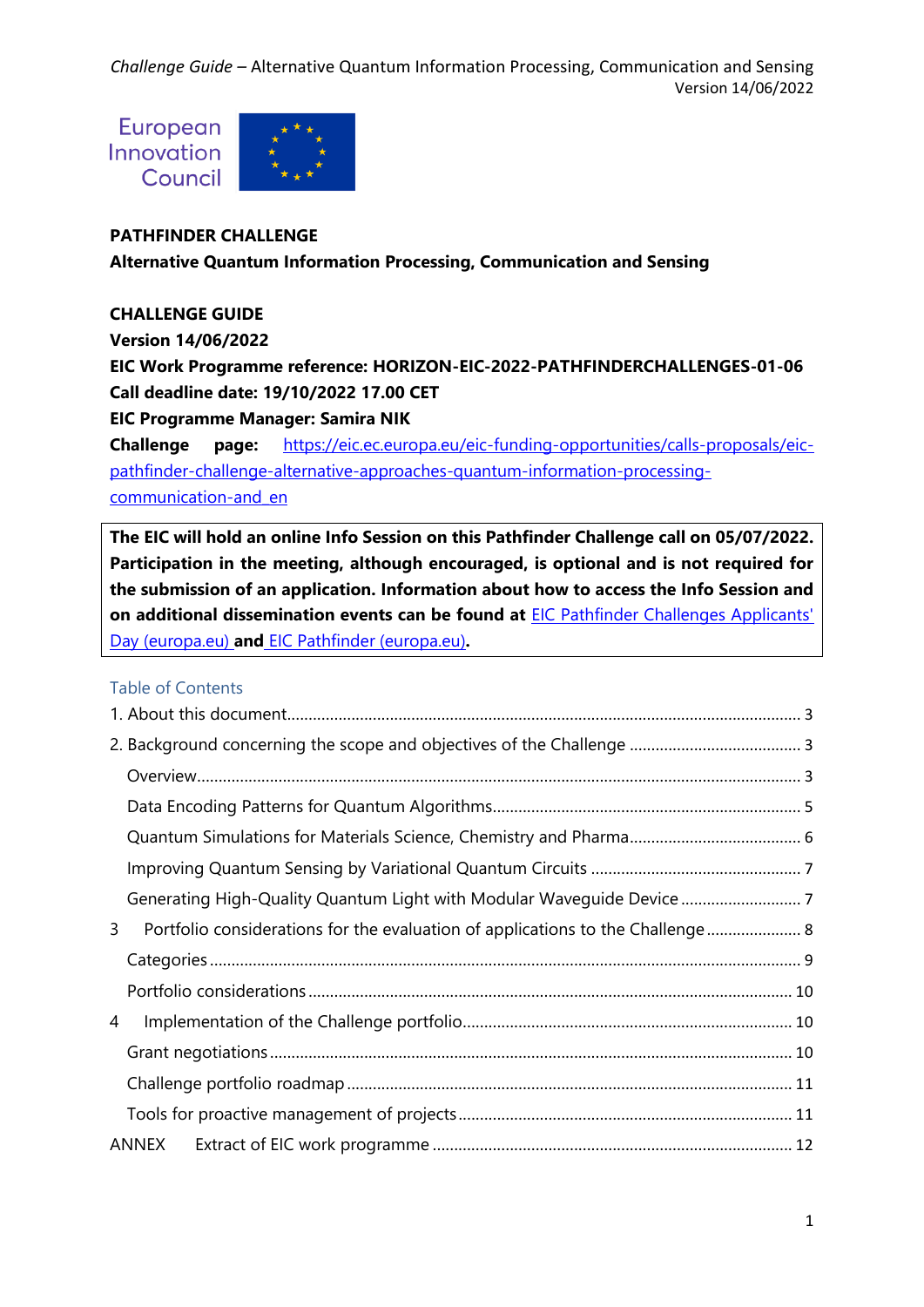# <span id="page-1-0"></span>**1. About this document**

*The Challenge Guide serves as guidance and background for the common understanding, participation rules and obligations for the EIC beneficiaries that are involved in the Challenge Portfolio. Contractual Obligations are further detailed in the EIC Work Programme [\(https://eic.ec.europa.eu/eic-work-programme-2022\\_en\)](https://eic.ec.europa.eu/eic-work-programme-2022_en) and collected in the Pathfinder Challenge guidance on contractual issues, available on the Challenge page.*

The Challenge Guide is a guidance document accompanying a Pathfinder Challenge call for proposals to provide applicants with additional technical information to underpin the objectives and to provide further information about how portfolio considerations will be taken into account in the evaluation of proposals.

The Challenge Guide is prepared by and under the responsibility of the relevant EIC Programme Manager (information about the EIC Programme Managers is available on the EIC Website [https://eic.ec.europa.eu/eic-communities/eic-programme-managers\\_en\)](https://eic.ec.europa.eu/eic-communities/eic-programme-managers_en). It further details the call by complementing notably the Scope, Specific Objectives and/or Specific Conditions set out in the EIC Work Programme. In no case does the Challenge Guide contradict or supplant the Work Programme text.

### <span id="page-1-1"></span>**2. Background concerning the scope and objectives of the Challenge**

*This section provides additional information on the relevant scientific and technological domains pertaining to scope and objectives of the Challenges that applicants may wish to take into account. This section should be read as background to the Challenge call in the EIC Work Programme text (attached as Annex). Proposals to this Challenge are expected to explain how they relate to and intend to go beyond the state of the art, and how they interpret and contribute to the objectives of the Challenge.* 

#### <span id="page-1-2"></span>**Overview**

This Pathfinder Challenge and the associated portfolio have the objective to build upon alternative implementations/platforms and so far, unexploited quantum principles that could become key elements in future quantum systems. The Challenge portfolio activities will stimulate the collaboration of the funded projects as well as the networking with the innovation ecosystem to enhance the development of the EU technological sovereignty in this field. The call aims to fund a portfolio of breakthrough research and technological developments projects on new quantum implementations and principles, which could lead to breakthrough innovations and enable new players to offer unique solutions for the architecture and critical building blocks of new quantum systems.

Within the last two decades, quantum technologies (QT) have made tremendous progress, moving from fundamental blue-sky research into a cross-disciplinary field of applied research,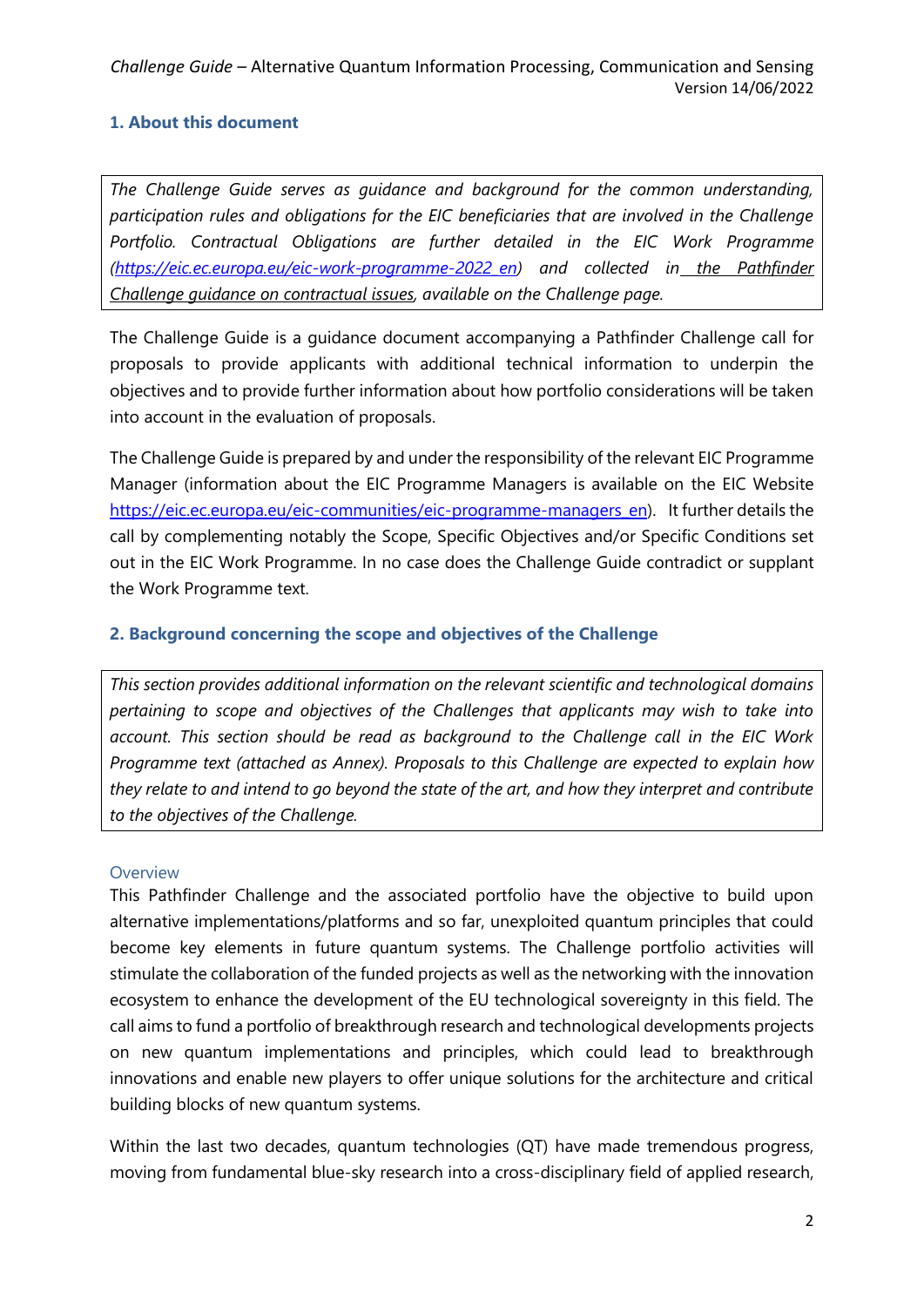technological development, and commercialization. Governments and companies worldwide are investing extensively to utilize the quantum technologies potential. As a result, they entered into the quantum race to be leaders in areas such as computing, communications, sensing, imaging, and simulation [1], [2].

Quantum computing takes on board quantum effects to dramatically speed up certain calculations, such as number factoring, which could eventually lead to major improvements in biochemistry, materials science, drug discovery, and machine learning [2], [3]. Quantum communication involves generation and use of quantum states and resources for communication protocols. Its main applications are in provably secure communication, longterm secure storage, cloud computing and other cryptography-related tasks, as well as a secure 'quantum web' in future [2]. In quantum sensing the high sensitivity of coherent quantum systems to external perturbations is exploited to enhance the performance of measurements of physical quantities and has a broad variety of potential applications, such as precision measurements of time, acceleration, and electric, magnetic, and gravitational fields. The idea of quantum simulation goes back to Richard Feynman, who suggested that interacting quantum systems could be efficiently simulated employing other precisely controllable quantum properties [4]. Realistic programmable quantum simulators and quantum annealers could give rise to quantum devices that are able to solve routing and scheduling problems with polynomial speedups over classical computers. Quantum simulation for scientific research holds enormous promise and could have a major economic impact [5], [6].

In order to consolidate and expand European scientific leadership and excellence in this research area and to kick-start a competitive European industry in Quantum Technologies, the European Commission launched its EUR 1 billion Quantum Technology Flagship in October 2018 on a 10-year timescale. QT Flagship aims to make Europe a dynamic and attractive region for innovative research, business, and investments in this field. The long-term horizon is a "Quantum Web": Quantum computers, simulators and sensors interconnected via quantum networks distributing information and quantum resources, utilizing unique quantum phenomena such as coherence and entanglement [1], [7].

However, the Quantum Flagship is currently focused on mainstream quantum technologies, in qubit implementation, sensors and other areas and there is room for exploiting alternative implementations/platforms and (controllable) quantum principles that could become key elements in future quantum systems. Such new implementations and principles could lead to breakthrough innovations and enable new players to offer unique solutions for the architecture and critical building blocks of new quantum systems. This could represent a significant opportunity for European researchers, innovators, and companies in this competitive field [7], [8].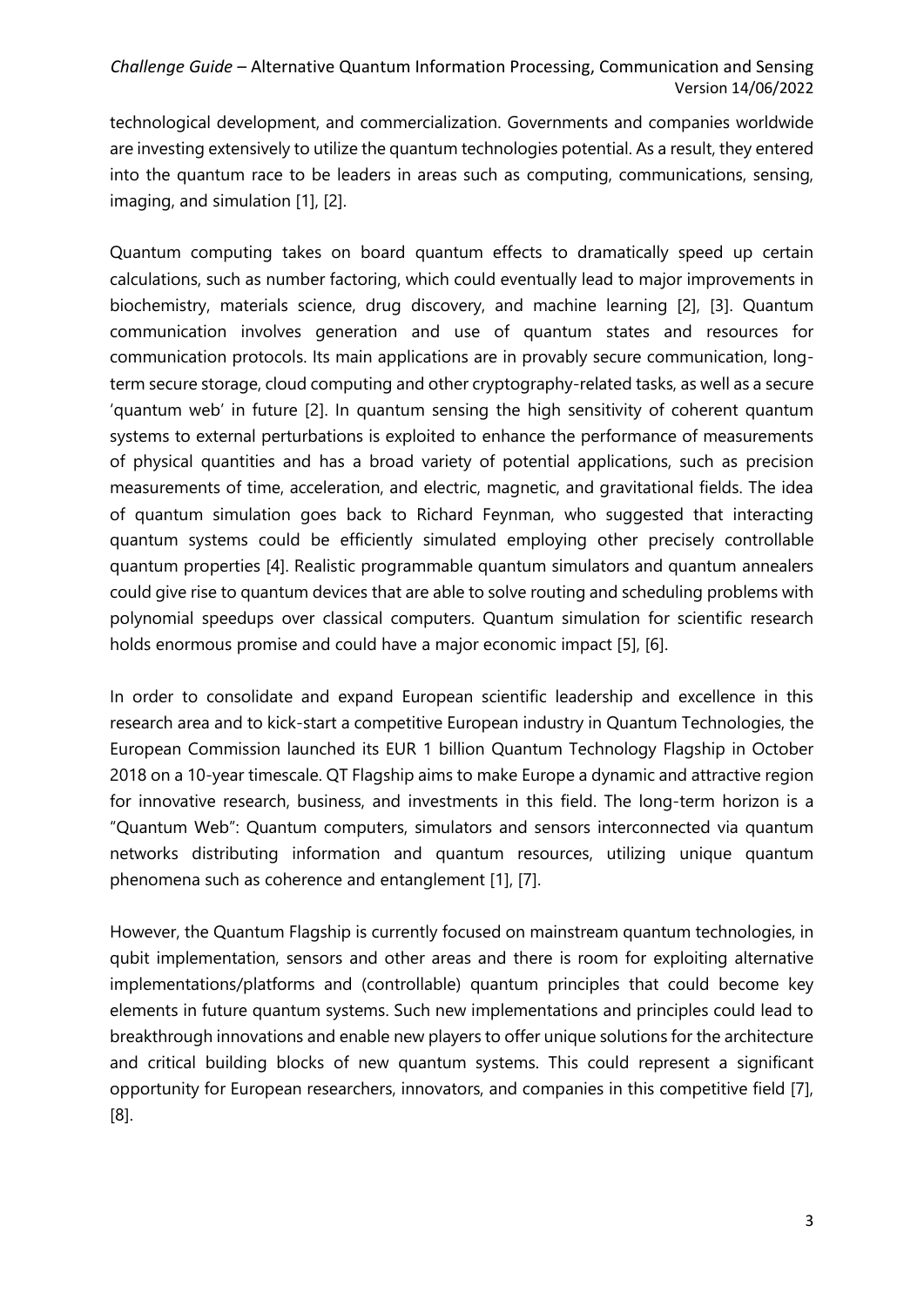Quantum computerization and quantum circuits create high investment costs both in time and financial terms. However, performance of current quantum devices is far from optimum and hence new theoretical or hardware approaches that can improve the performance of current quantum devices or attempt a totally new path are critical for further progress in implementation of quantum devices. The scope of this Challenge is to develop innovative approaches to encoding, manipulating, or storing information in quantum objects, or to exploiting quantum phenomena for information processing, communication, and sensing in a way that differs from the mainstream approaches currently being pursued in quantum research. Proposals should clearly identify the limits of the current quantum information processing paradigms they are trying to improve upon and propose relevant metrics to track progress and demonstrate success or a superior paradigm compared with conventional quantum information processing approaches [8].

We consider the following to be mainstream approaches, without being exhaustive:

- Quantum key distribution
- Quantum cryptography
- Quantum clocks
- Diamond NV qubits
- Quantum cascade laser
- Quantum Random Number Generators
- Quantum communication on the ground

To further clarify we emphasize that this Challenge does not seek for proposals that focus on further exploring topics mentioned above, but rather look for new approaches and novel ideas.

In the following, some examples of such new implementations and principles are presented, without being exclusive, which could lead to breakthrough innovations and enable new players to offer unique solutions for the architecture and critical building blocks of new quantum systems.

### <span id="page-3-0"></span>Data Encoding Patterns for Quantum Algorithms

Quantum computers are based on the laws of quantum mechanics, which make them capable of solving certain problems faster than their classical counterparts. However, programming these quantum devices is challenging as the current quantum computers (first generation) still have severe limitations because their noisy qubits are only stable for a limited period of time. Moreover, the quantum nature of these devices must be taken into account as a key difference with respect to classical computing. Current quantum computers do not have access to a database or a quantum version of random-access memory (RAM). Hence, in order to use data in a quantum computer the data must be loaded by encoding it into the state of the qubits. There are various data encodings that define how the data can represented by qubits. However,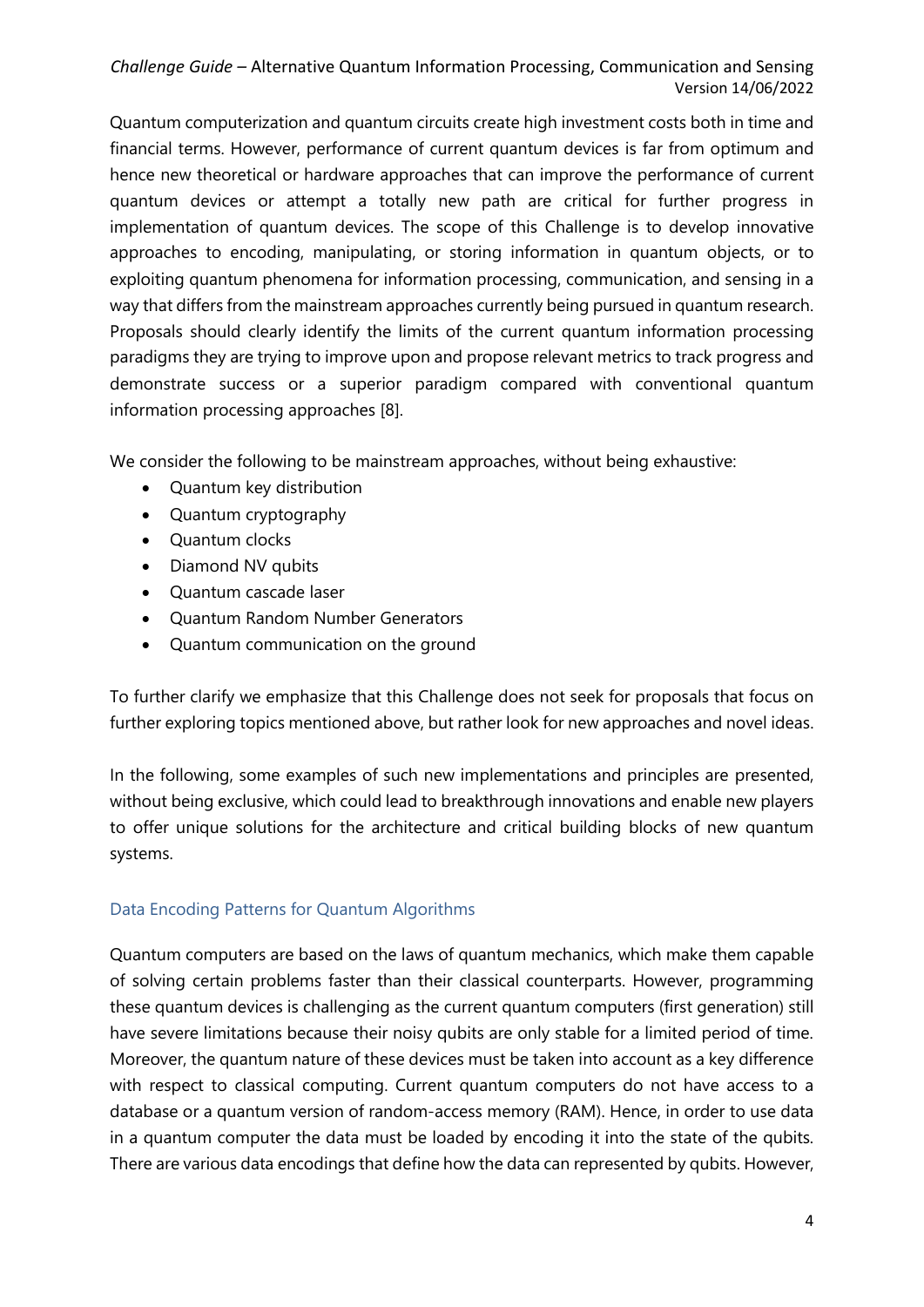often the theoretical algorithms assume that data can be loaded efficiently, whereas the runtime complexity of the loading routine depends on (i) the data encoding that defines how the data is represented and (ii) the data itself. In some cases, loading the data requires at least exponential time which destroys a potential speed-up. Especially for the first generation of devices that are currently available, the resources (qubits and operations) needed to encode the data are limited. Therefore, understanding the consequences of a particular data encoding is crucial [9], [10].

To tackle this challenge, scientists have recently introduced four new patterns for quantum (QRAM) encoding: Schmidt Decomposition can be used to prepare an arbitrary state while a hardware implementation for a QRAM is still missing. Matrix Encoding and Quantum Phase Estimation are patterns for algorithms that require a matrix as an input. Post-Selective Measurement can be used to proceed with the branch where the solution is encoded. Moreover, they demonstrated the usage of several of the patterns within an algorithm and concluded that encodings are a key ingredient for understanding quantum algorithms—and why certain input data can prevent an exponential speed-up.

### <span id="page-4-0"></span>Quantum Simulations for Materials Science, Chemistry and Pharma

One of the earliest and most compelling applications for quantum computers is Richard Feynman's idea of simulating quantum systems with many degrees of freedom. Such systems are found across chemistry, physics, and materials science [11].

By manipulating quantum states of matter and taking advantage of their unique features such as superposition and entanglement, quantum computers promise to efficiently deliver accurate results for many important problems in quantum chemistry, such as the electronic structure of molecules [12].

Identifying and developing small molecules and macromolecules that might help cure illnesses and diseases is the core activity of pharmaceutical companies. These companies have long been looking for ways to speed up the discovery and development of new drugs, while lowering error rates and reducing the cost of the whole process. Quantum computing could be the solution pharma companies have been dreaming of. Today, pharmaceutical companies use computers to understand and predict the behaviour of molecules that could form a new drug, a process called computer-assisted drug discovery (CADD). This method has been around for quite a long time, but it still takes an average of 13-17 years to come up with new treatments, which is far too slow for today's digital age. Quantum computing is expected to be able to predict and simulate the structure, properties, and behaviour or reactivity of molecules more effectively than conventional computing can, and it is ideally suited for drug discovery, because the molecules used in drugs are themselves quantum systems. This would revolutionise drug discovery, making radical new treatments for various diseases like Cancer and Alzheimer's, amongst others, a real possibility [13].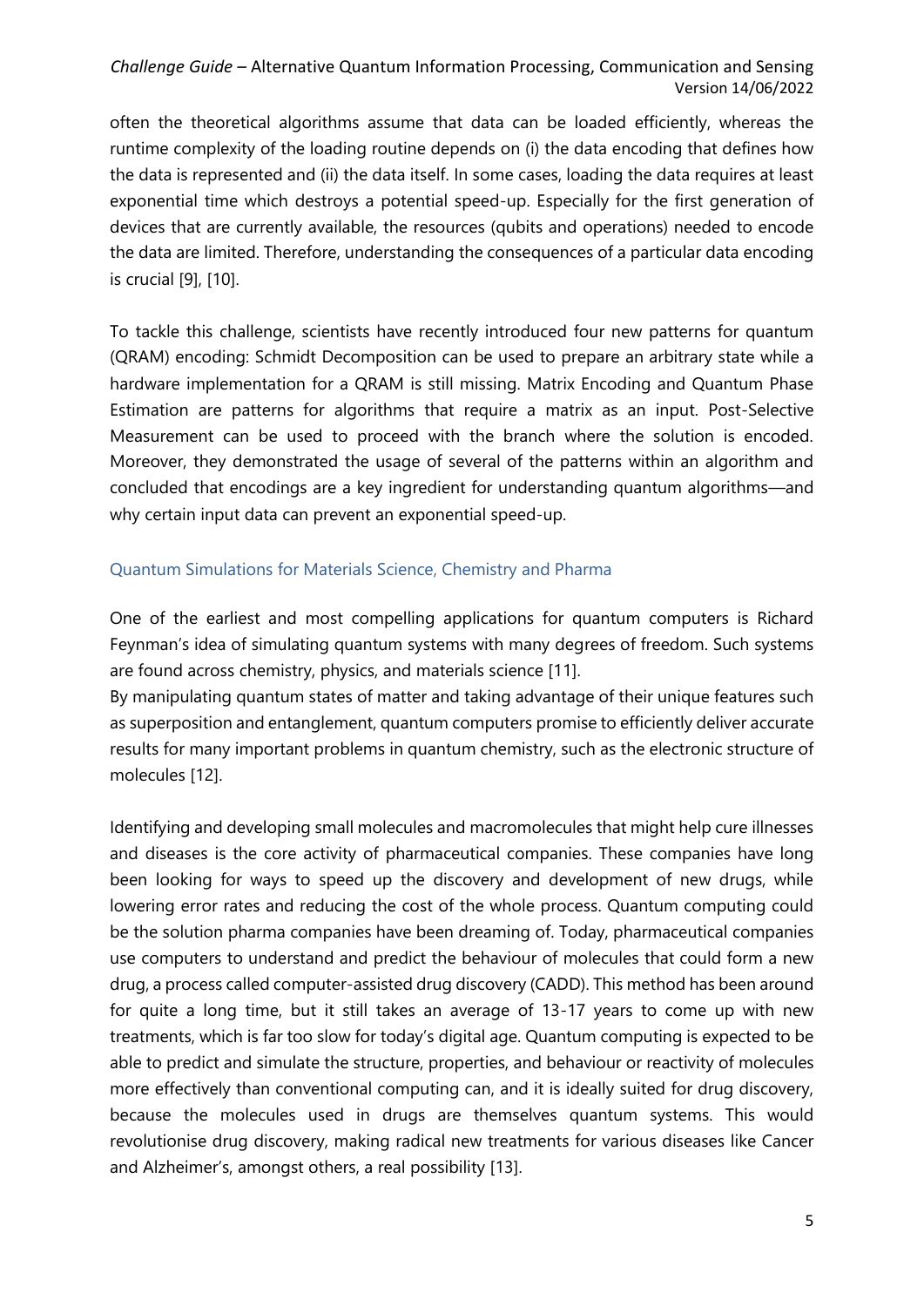Although quantum computing has not yet reached the necessary maturity, experts agree that it will not take long. McKinsey & Company predicts that value creation for quantum computing in the pharmaceuticals industry will begin by 2030, and recommends that pharma companies already establish partnerships with pure-play quantum companies and assess their quantum readiness now to lay the groundwork, where scientists will use cloud, AI, and quantum computing to advance discoveries in genomics, single cell transcriptomic, population health, clinical applications, and chemical and drug discovery [13]. Moreover, with the current rate of quantum hardware development, we can look forward to a new wave of developments in quantum algorithms, and the emergence of new computational disciplines dedicated to study of chemistry, materials science, and physics on quantum computers [11].

### <span id="page-5-0"></span>Improving Quantum Sensing by Variational Quantum Circuits

Recent progress in quantum technology of sensors has provided us with the most precise measurement devices available in physical sciences. Examples include the development of optical clocks, atom and light interferometers, and magnetic field sensing.

Using so-called variational quantum circuits to optimize the sensitivity of an atomic sensor based on entangled atoms is a promising way to push the limits of quantum sensing. A research team have employed so-called variational quantum circuits to optimize the sensitivity of an atomic sensor based on entangled atoms. The result is a sensor that, with surprisingly modest quantum resources, should outperform those based on standard Ramsey interferometry.

An important aspect of this work lies in the fact that it brings the quantum sensing community and the variational quantum algorithm community together. While variational quantum algorithms are getting major attention for quantum computing applications, it is rare for them to appear in an atomic experimental setting or in a sensing setting. The exquisite observation that variational algorithms could work in a realistic sensing application should inspire many experimentalists to think about optimizing their setups with variational quantum circuits, regardless of whether they involve atoms, light, spins, or superconductors. This work gives an inspiring model for how cross fertilization between quantum experimentalists and quantum computer scientists can be brought about [14], [15].

### <span id="page-5-1"></span>Generating High-Quality Quantum Light with Modular Waveguide Device

Although there are several ways to create a quantum computer, light-based approaches are promising because the information processor can operate at room temperature and the computing scale can be easily expanded. In April 2022, for the first time, a group of researchers have successfully generated strongly non-classical light using a modular waveguide-based light source [17]. The achievement represents a crucial step toward creating faster and more practical optical quantum computers. This waveguide Optical Parametric Amplifier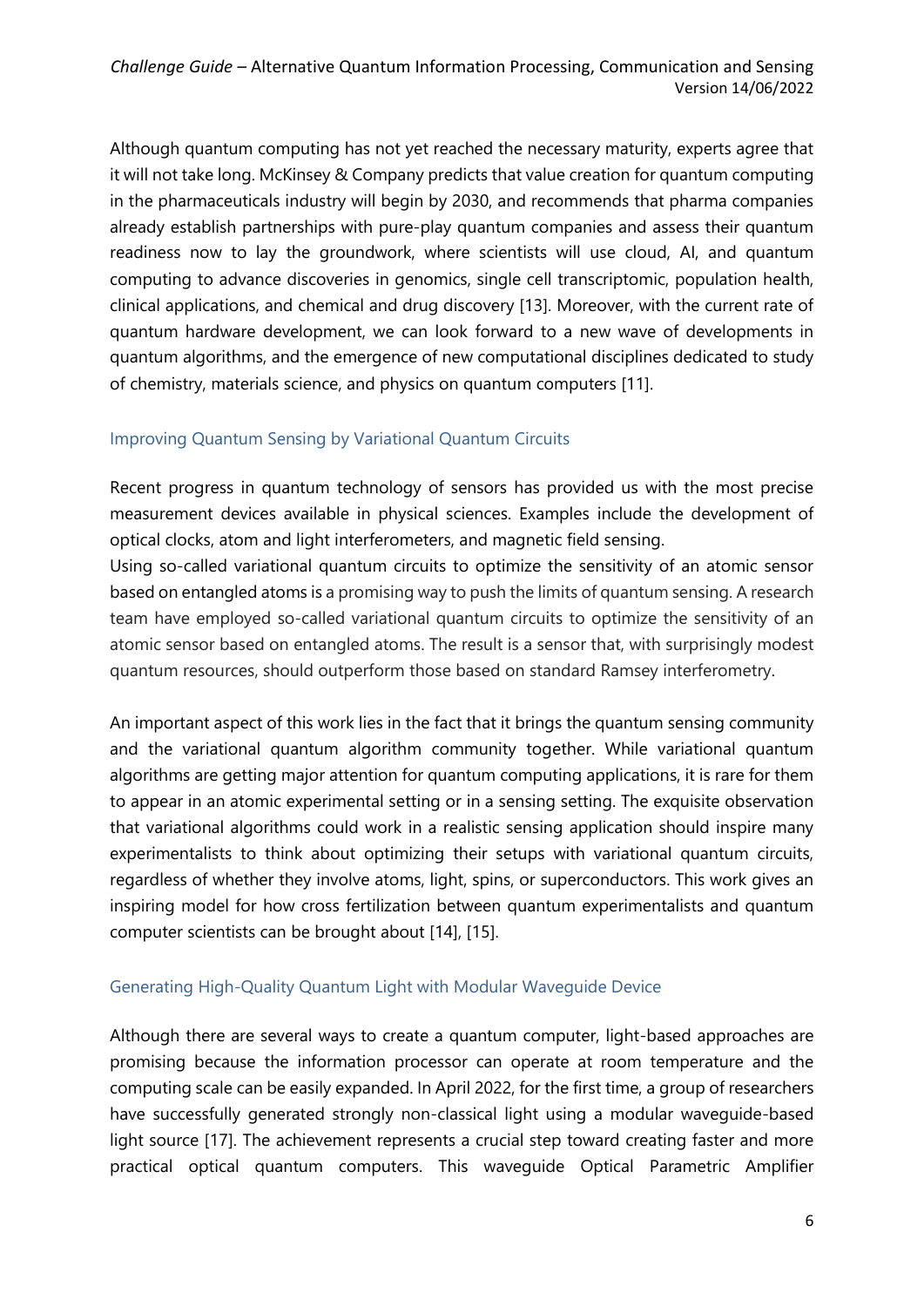(OPA) module combined with a specially designed photon detector allowed them to generate a state of light known as Schrödinger cat, which is a superposition of coherent states. This method can be used to increase the computing power of quantum computers and to make the information processer more compact.

OPAs use nonlinear optical crystals to generate squeezed light, but conventional OPAs don't generate the quantum light with the properties necessary for faster quantum computing. To overcome this challenge, researchers developed an OPA based on a waveguide-type device that achieves high efficiency by confining light to a narrow crystal. By carefully designing the waveguide and manufacturing it with precision processing, they were able to create an OPA device with much smaller propagation loss than conventional devices. It can also be modularized for use in various experiments with quantum technologies.

The OPA device was designed to create squeezed light at telecommunications wavelengths, a wavelength region that tends to exhibit low losses. To complete the system, researchers needed a high-performance photon detector that worked at telecom wavelengths. However, standard photon detectors based on semiconductors do not meet the performance requirements for this application. Thus, the researchers developed a detector designed specifically for quantum optics. The new superconducting nano-strip photon detector (SNSPD) uses superconductivity technology to detect photons.

The new waveguide OP combined with this photon detector generates a highly non-classical - - or quantum - state of light called Schrödinger cat, which is difficult with conventional, lowefficiency waveguide OPAs and opens the possibility of using this device for a wide range of quantum experiments [16].

#### <span id="page-6-0"></span>**3 Portfolio considerations for the evaluation of applications to the Challenge**

*This section describes how portfolio considerations will be taken into account in the second stage of the evaluation of applications. In the first stage, all applications will be evaluated individually by external experts and scored against the evaluation criteria set out in the Work Programme. All applications that pass the defined thresholds against the criteria will be included in the second stage of the evaluation. At the second stage, all above threshold applications will be considered collectively by an evaluation committee chaired by a relevant Programme Manager. At this stage, the Evaluation Committee will consider which applications to recommend for funding in terms of a coherent portfolio of projects that can interact, reinforce each other, or compete to increase the overall impact.* 

In the second evaluation step, the evaluation committee, aims to build a consistent Challenge portfolio to advance Quantum information processing, Quantum communication, and Quantum sensing with the utilization of novel, non-mainstream implementation platforms,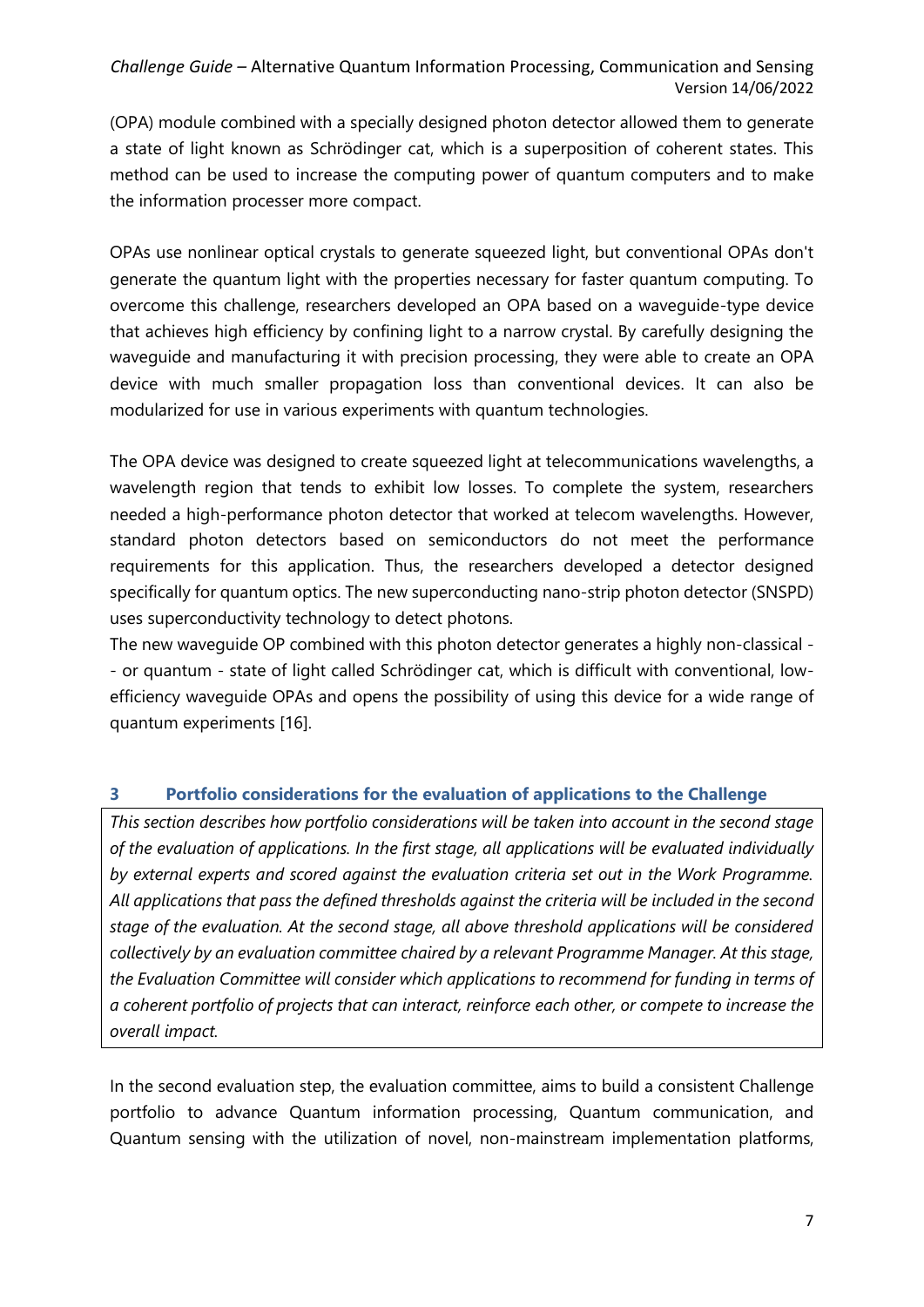based on quantum phenomena. The proposals selected in the portfolio should be based on diverse novel approaches to data encoding and areas of deployment and application.

### <span id="page-7-0"></span>**Categories**

In order to build the portfolio, the evaluation committee will map the proposals against a set of categories:

**I. Implementation quantum platform/system (e.g., Superconducting qubits, Single photon sources, Trapped ions, Ultra-cold atoms in optical lattices, Topological nanowires, Nuclear magnetic resonance, etc.)** 

The quantum platforms are the comprehensive hardware and software systems for performing complex quantum algorithms, experiments and advancing the world of quantum computing and simulation, sensing, and communication.

**II. Quantum data encoding approach (Basic encoding, Angle encoding, QRAM encoding, Amplitude encoding, etc.)** 

Quantum computer expects data in quantum state for processing and the first step in quantum computing is to load classical data by encoding it into the state of the qubits. This process, also known as quantum data encoding or embedding, is an important step in pre-processing the data, deciding number of qubits, designing quantum circuits and efficient execution of quantum algorithm. Moreover, encoding patterns facilitate the development of quantum applications for software developers. However, not one encoding model would serve all scenarios; rather, a careful design decision has to be made. Proposals are expected to address issues such as considerations for data encoding patterns, new data encoding patterns, number of qubits suitable for each pattern, etc.

**III. Applications of Quantum computing, Quantum simulations and Quantum sensing**  Quantum computing has been attracting increasing interest in many areas as it would be very advantageous for a vast array of problems in physics, chemistry, and biology. For instance, quantum computing could make current Computer Assisted Drug Development tools more effective by helping to predict molecular properties with high accuracy. That can affect the development process in several ways, such as modelling how proteins fold and how drug candidates interact with biologically relevant proteins. In the longer term, quantum computing may improve generation and validation of hypotheses by using machine-learning algorithms to uncover new structure-property relationships, which can lead to creation of new chemical compounds, drugs and materials. Proposals are expected to offer new approaches in quantum computing for applied sciences such as chemistry, materials science and pharmaceuticals.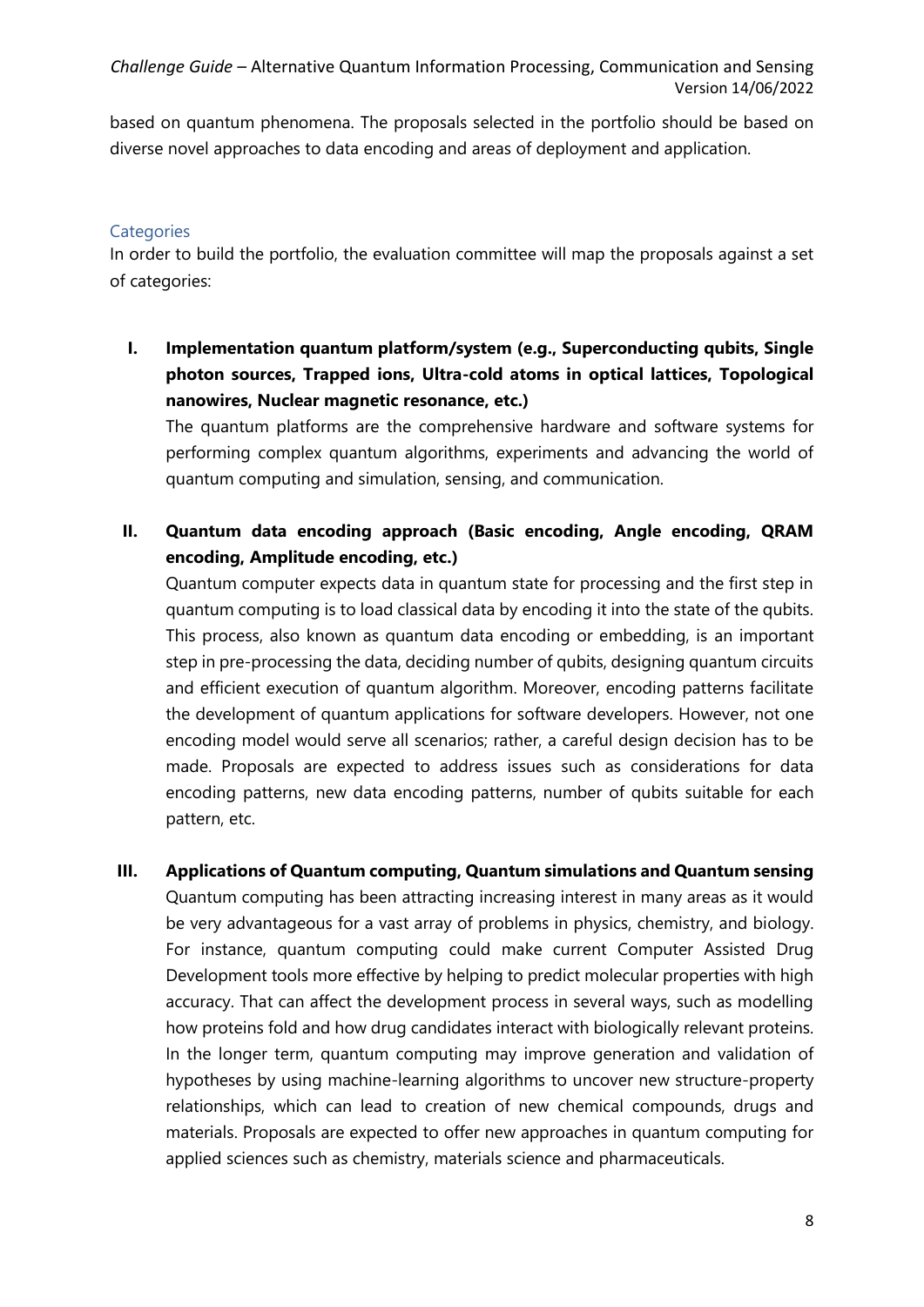Quantum sensing is expected to provide new opportunities - especially with regard to high sensitivity and precision in applied physics, healthcare, engineering and information technology while leading to innovative applications in fields as diverse as metrological standards, defence, security, oil and gas aerospace or biological imaging. Quantum sensing proposals will be categorized per application area.

The evaluation committee will seek for clear demonstration of how information processing, communications principles and architectures, or quantum sensing would be developed, controlled, programmed, and measured. They will also explore the quantifiable advantage with respect to classical approaches and mainstream quantum technology alternatives, meaning the proposed techniques should be applicable to a class of relevant problems or applications, exhibiting similar advantages to the mainstream quantum technology approaches, in terms of sensitivity, accuracy, energy efficiency.

### <span id="page-8-0"></span>Portfolio considerations

For building the portfolio of projects to be funded, the evaluation committee will apply the following portfolio considerations:

- The proposals selected in the portfolio should display diversity in the implementation quantum platform/ system.
- The proposals in the portfolio should cover a variety of different data encoding or embedding approaches, and a variety of different applications in quantum computing, quantum simulation and quantum sensors, in order to assess the relative advantages of the approaches for different applications. Preference will be given to non-mainstream applications.

The evaluation committee will examine the proposals following these considerations in order to ensure that the final set of funded proposals covers the objectives of the call without major gaps.

### <span id="page-8-1"></span>**4 Implementation of the Challenge portfolio**

#### <span id="page-8-2"></span>Grant negotiations

Applicants may be requested to make amendments to their proposed project in order to take into account the portfolio objectives and enhance the portfolio. Such changes may include: an additional work package to undertake common/ joint activities (workshops, data exchanges, joint research, etc) with other projects in the portfolio; adjustments to the timings of some activities and deliverables in order to synchronise better with the implementation timings of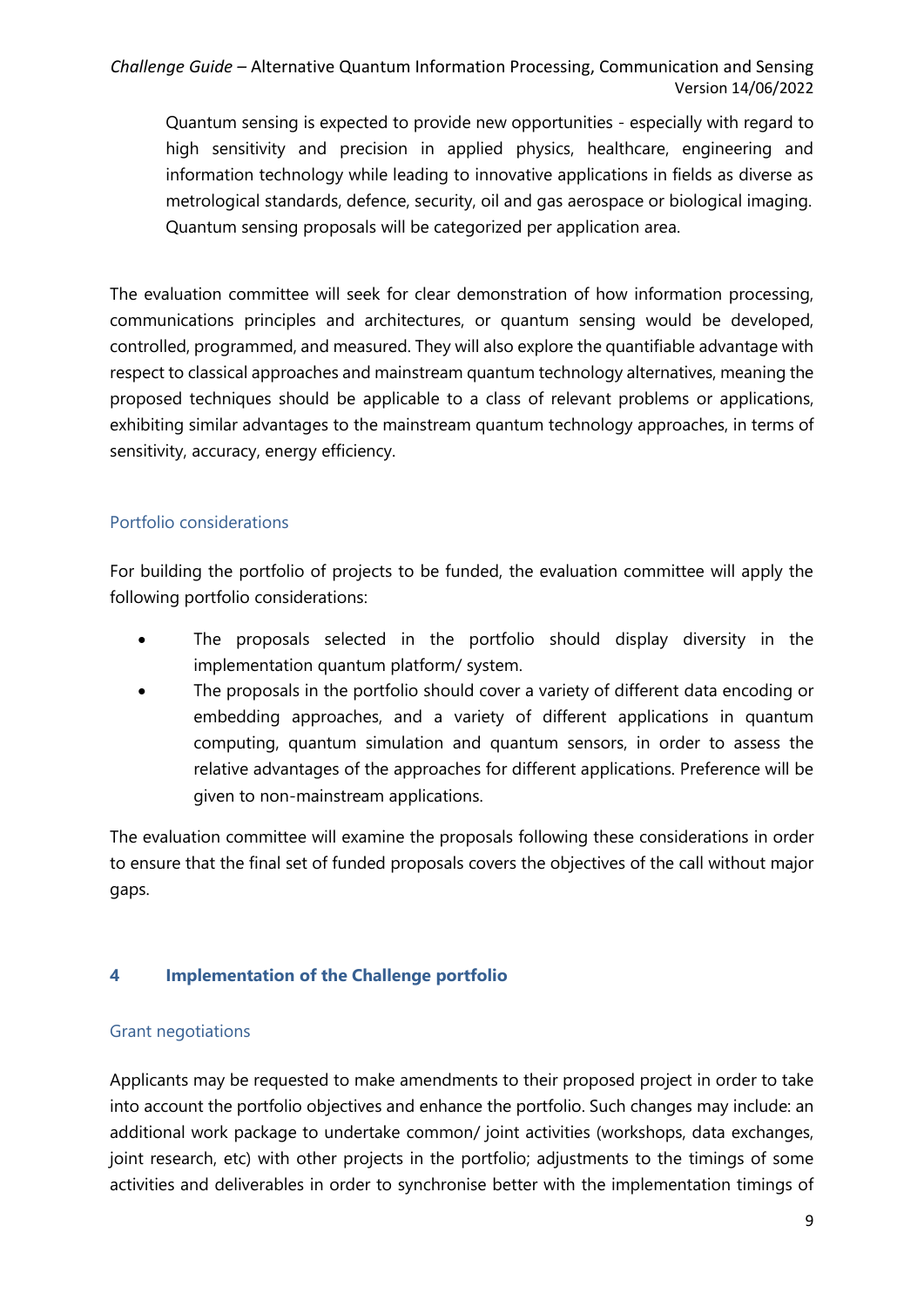other projects; specific target changes to improve complementarity/ comparability with activities and results from other projects. All such changes will be discussed during the grant preparation stage with the aim of reaching a consensus between all projects on the adjustments needed.

# <span id="page-9-0"></span>Challenge portfolio roadmap

Following the selection of proposals to be funded under the Challenge, the Programme Manager will work together with the selected projects to develop a common roadmap for the Challenge. This roadmap will integrate the activities and milestones of the individual projects into a shared set of objectives and cross-project activities. The roadmap serves as a common basis for implementing the projects - including possible adjustments, reorientations or additional support to projects - and can be updated in light of emerging results or difficulties during the implementation. The objectives can be revised, for instance based on projects' unexpected achievements, new technology trends, external inputs (other projects, new calls…).

In particular, the Challenge roadmap will include activities on the transition to innovation and commercialisation, and to stimulate business opportunities. These activities may be supported and reinforced during the implementation with additional funding and expertise through proactive management.

### <span id="page-9-1"></span>Tools for proactive management of projects

Projects in the portfolio may be offered additional support, either individually or collectively, in order to reinforce portfolio activities or explore the transition to innovation. Such additional support includes:

- Booster grants of up to €50k (see Annex 6 of the EIC Work Programme)
- Access to additional EIC Business Acceleration Services (see [https://eic.ec.europa.eu/eic-funding-opportunities/business-acceleration-services\\_en\)](https://eic.ec.europa.eu/eic-funding-opportunities/business-acceleration-services_en)
- Access to the Fast Track to the EIC Accelerator, the decision for which would follow a project review (see Annex 4 of the EIC Work Programme)
- Access to the EIC Market Place, once operational, to connect with innovators, investors and other selected partners
- Interactions with relevant projects and initiatives outside the portfolio, including other EU funding initiatives as well as those supported by national, regional, or other international bodies.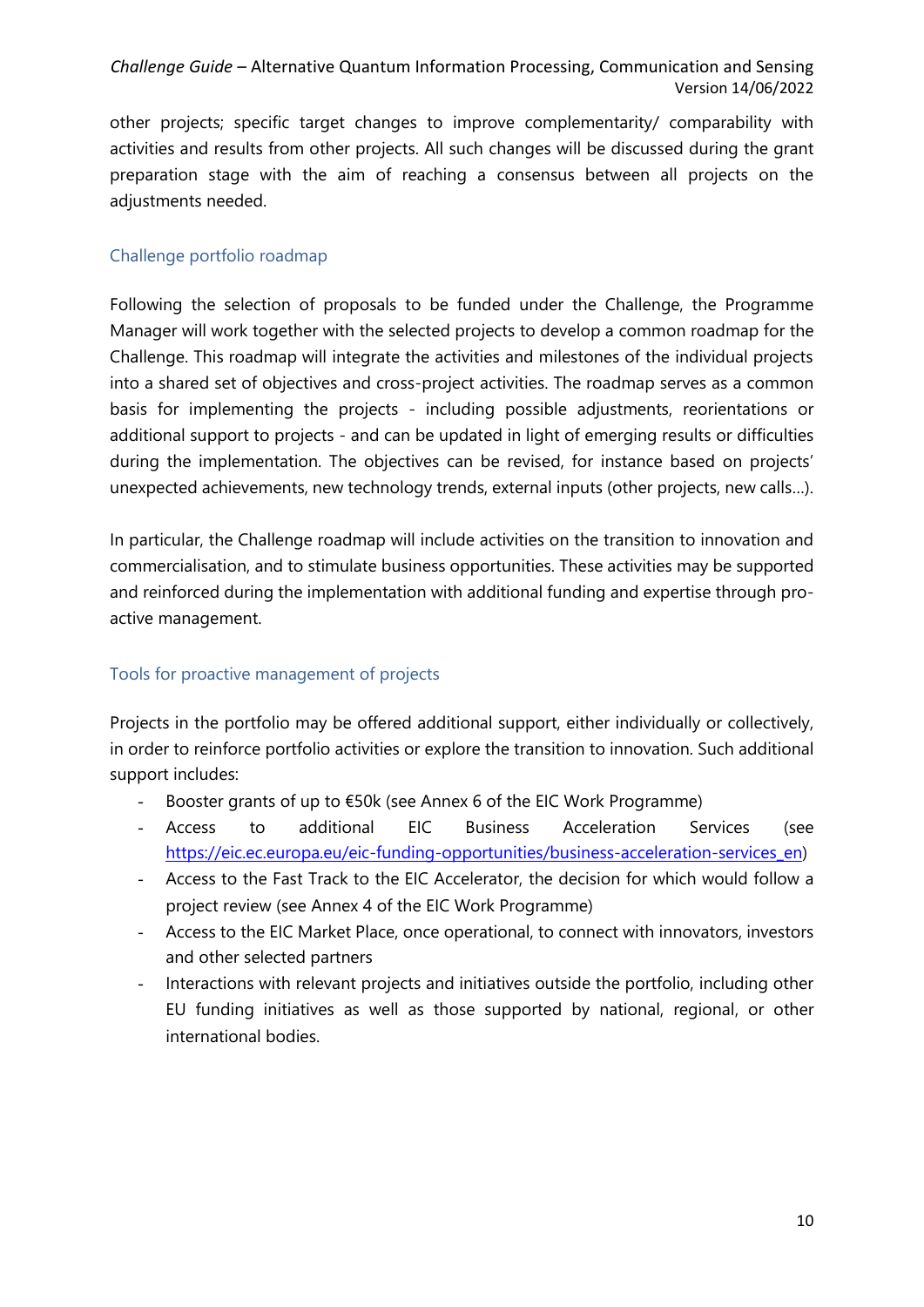#### <span id="page-10-0"></span>**ANNEX Extract of EIC work programme**

# **II.2.6 EIC Pathfinder Challenge: Alternative approaches to Quantum Information Processing, Communication, and Sensing Introduction and scope**

The Quantum Flagship is currently focused on mainstream quantum technologies, in qubit implementation, sensors and other areas. Nevertheless, alternative implementations/platforms and so far, unexploited (controllable) quantum principles exist and could become key elements in future quantum systems. Such new implementations and principles could lead to breakthrough innovations and enable new players to offer unique solutions for the architecture and critical building blocks of new quantum systems. This could represent a significant opportunity for European researchers and companies in this competitive field.

The scope of this call is to develop innovative approaches to encoding, manipulating, or storing information in quantum objects, or to exploiting quantum phenomena for information processing, communication, and sensing in a way that differs from the mainstream approaches currently being pursued in quantum research. Proposals should clearly identify the limits of the current quantum information processing paradigms they are trying to improve upon and propose relevant metrics to track progress and demonstrate success or a superior paradigm compared with conventional quantum information processing approaches.

### **Specific objectives**

The proposals under this EIC Pathfinder Challenge:

- are expected to contribute to the development of information processing, communication or sensing components, for terrestrial or space applications, exhibiting similar advantages to the mainstream quantum technology approaches, in terms of sensitivity, accuracy, energy efficiency, etc;
- should describe how their proposed information processing or communication system would be controlled and could lead to the development of an information processing or communication device using a non-classical information theory approach;
- should aim to show how information processing or communications principles and architectures would be developed that demonstrate a clear and quantifiable advantage with respect to classical approaches and mainstream quantum technology alternatives. This should be applicable to a class of relevant problems or applications;
- should show how the foundations for novel approaches to encoding, manipulating, and storing information that could lead to practical applications
- would be established. Such novel approaches could find their roots in, for example, new phases of matter, exotic physical systems, biological systems, or other approaches;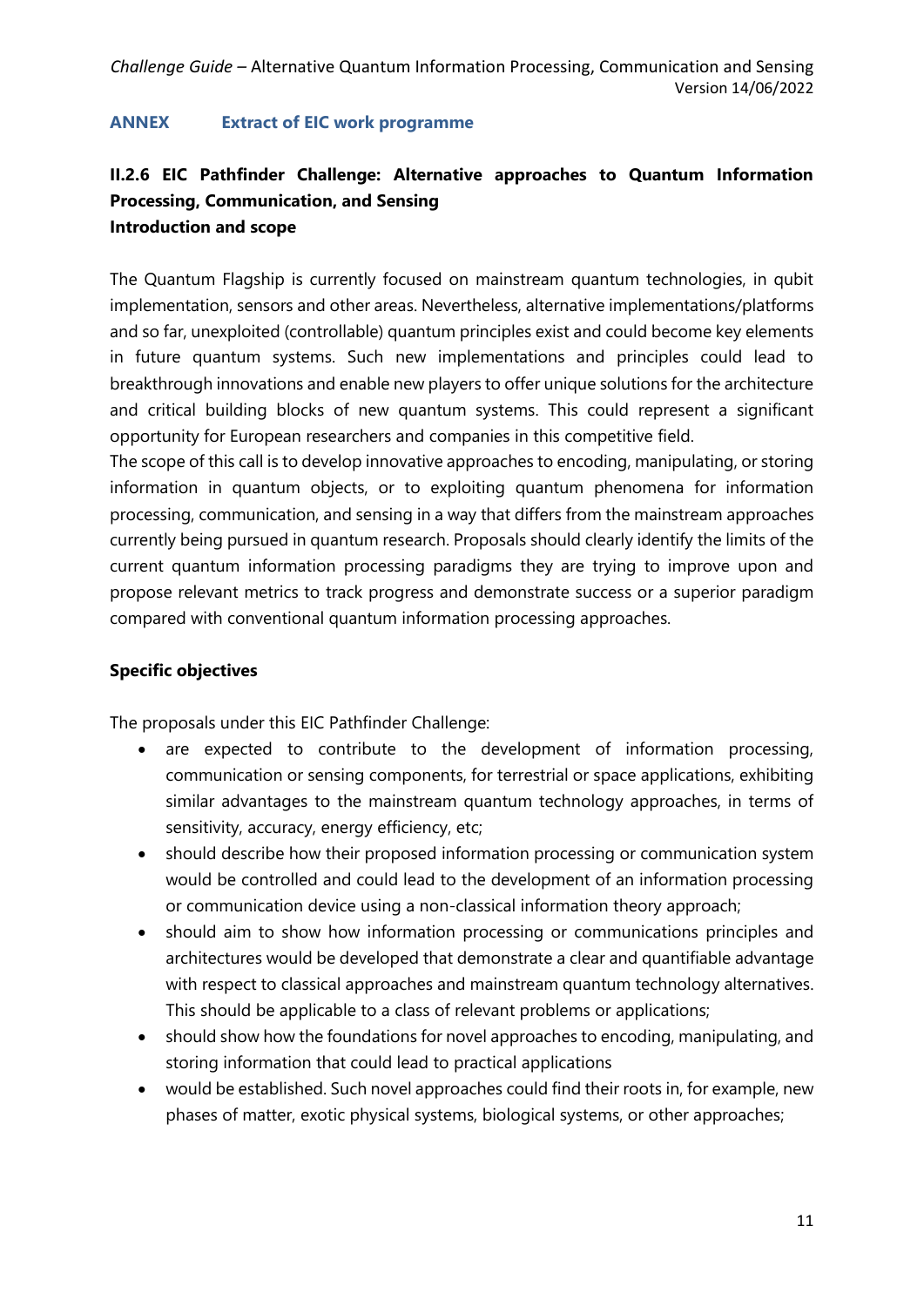should describe how the proposed information processing or communication system would be controlled, programmed, and measured and should address relevant interfacing aspects.

#### **Expected outcomes and impacts**

This EIC Pathfinder Challenge aims at the following:

- technology breakthroughs that form the basis for future information processing, communication, and sensing technologies on ground and in space;
- synergetic collaboration with existing European platforms, infrastructures, and innovation eco-systems in quantum technology;
- increased diversity of information processing technologies platforms exploiting nonclassical information theory approaches.

The activity must clearly achieve the proof of principle and validate the scientific basis of the breakthrough technology (TRL starting at 2 and reaching 3-4). Proposals are expected to demonstrate collaboration in order to create a critical mass of cooperation between EU research, industry and other relevant actors in the emerging area of quantum information processing. The overall goals are to enable new players to offer unique solutions as building blocks for new information processing or communication systems, and to foster the interdisciplinary communities and innovation eco-systems that are driving this forward.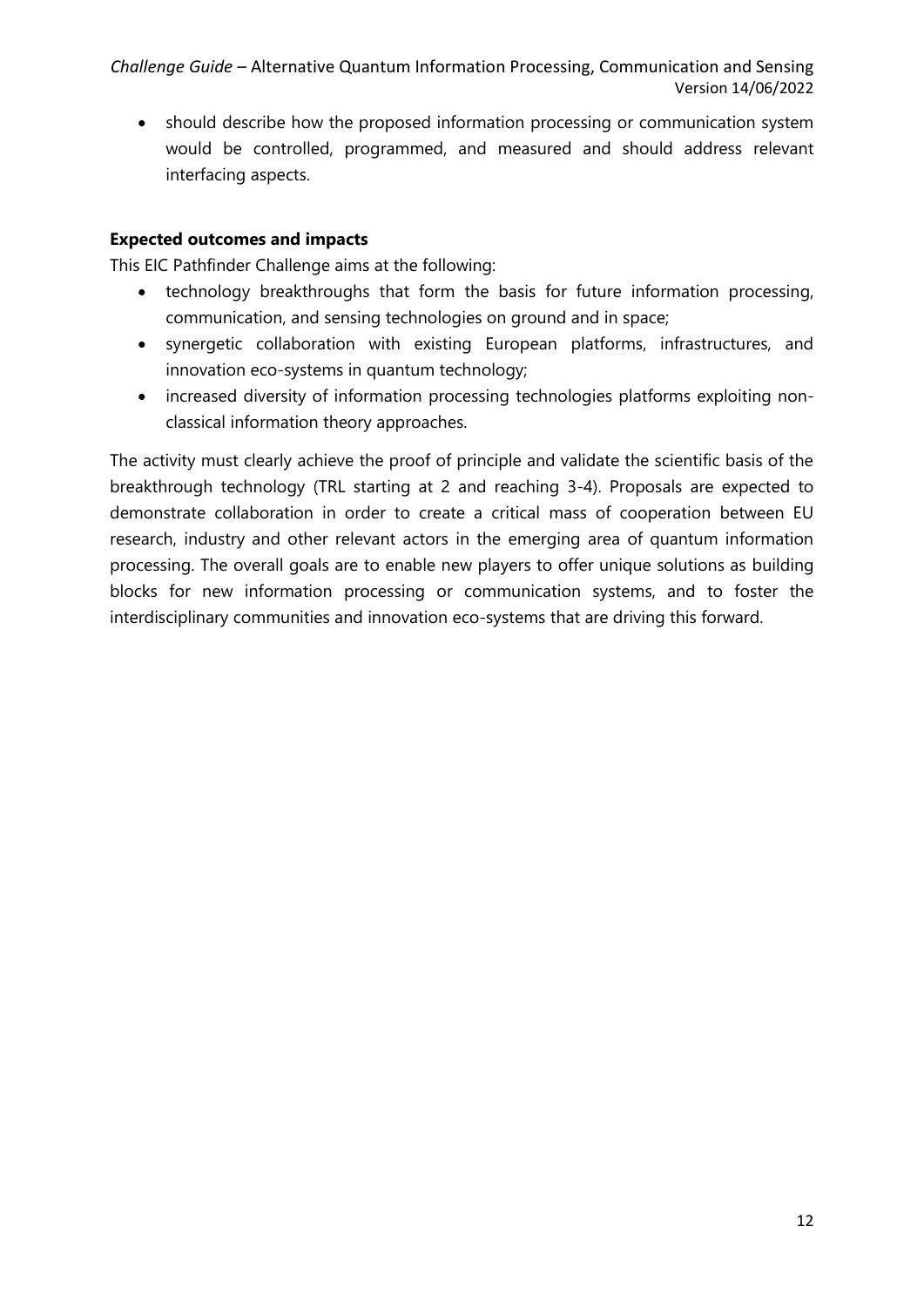Bibliography

[1] Jenet, A., Trefzger, C., Lewis, A.M., Taucer, F., Van Den Berghe, L., Tüchler, A., Loeffler, M. and Nik, S., Standards4Quantum: Making Quantum Technology Ready for Industry: Putting Science into Standards, EUR 30196 EN, Publications Office of the European Union, Luxembourg, (2020), ISBN 978-92-76-18452-2, doi:10.2760/882029, JRC118197

[2] Acín, A., Bloch, I., Buhrman, H., Calarco, T. Eichler, Ch., Eisert, J., Esteve, D., Gisin, N., Glaser, SJ., Jelezko F., Kuhr, S., Lewenstein, M., Riedel M., Schmidt, P., Thew R., Wallraff, A., Walmsley, I., and

Wilhelm, F., The quantum technologies roadmap: a European community view, New J. Phys. 20 (2018) 080201

[3] Palmer, J., Here, There and Everywhere: Quantum Technology Is Beginning to Come into Its Own, The Economist, (2017)

[4] Feynman, R.P. Simulating physics with computers. Int J Theor Phys 21, 467-488 (1982). <https://doi.org/10.1007/BF02650179>

[5] H. Bernien, S. Schwartz, A. Keesling, H. Levine, A. Omran, H. Pichler, S. Choi, A. S. Zibrov, M. Endres, M. Greiner, V. Vuletić, M. D. Lukin, Probing many-body dynamics on a 51-atom quantum simulatorNature 551, 579 (2017)

[6] Neukart, F., Von Dollen, D., Compostella, G., Seidel, Ch., Yarkoni, Sh., and Parney, B., Traffic flow optimization using a quantum annealer, (2017),<https://arxiv.org/abs/1708.01625>

[7] Quantum Flagship website <https://qt.eu/>

[8] EIC Work Programme 2022, [https://eic.ec.europa.eu/eic-work-programme-2022\\_en](https://eic.ec.europa.eu/eic-work-programme-2022_en)

[9] Weigold, M., Barzen, J., Leymann, F., and Salm, M., Expanding Data Encoding Patterns For Quantum Algorithms, (2021) IEEE 18, International Conference on Software Architecture Companion (ICSA-C)

[10] IonQ, Algorithmic Qubits: A Better Single-Number Metric (2022) <https://ionq.com/posts/february-23-2022-algorithmic-qubits>

[11] Bauer, B., Bravyi, S., Motta, M., and Chan, G. Quantum algorithms for quantum chemistry and quantum materials science, (2020), arXiv:2001.03685v2 [quant-ph] 11 Jul 2020

[12] Cao, Y., Romero, J., Olson, J.P., Degroote, M., Johnson, P.D., Kieferová, M., Kivlichan, I.D., Menke, T., Peropadre, B., Sawaya, N., Sim, S., Veis, L., and Aspuru-Guzik, A., Quantum Chemistry in the Age of Quantum Computing, (2019), Chem. Rev. 2019, 119, 19, 10856–10915

[13] Evers, M., Heid, A., and Ostojic, I., Pharma's digital Rx: Quantum computing in drug research and development, (2021), McKinsey and Company, [https://www.mckinsey.com/industries/life](https://www.mckinsey.com/industries/life-sciences/our-insights/pharmas-digital-rx-quantum-computing-in-drug-research-and-development)[sciences/our-insights/pharmas-digital-rx-quantum-computing-in-drug-research-and](https://www.mckinsey.com/industries/life-sciences/our-insights/pharmas-digital-rx-quantum-computing-in-drug-research-and-development)[development](https://www.mckinsey.com/industries/life-sciences/our-insights/pharmas-digital-rx-quantum-computing-in-drug-research-and-development)